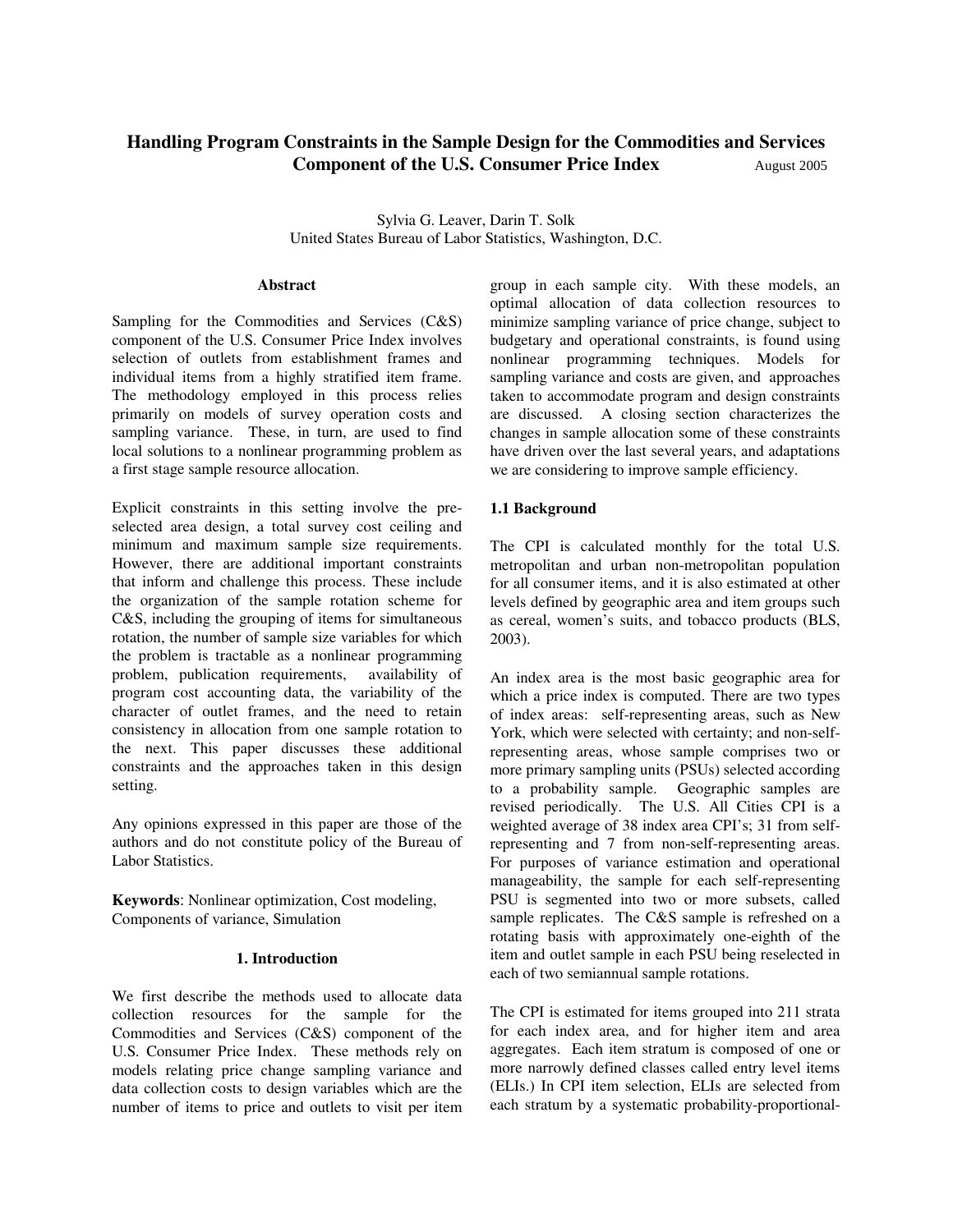to-size (pps) procedure, where the ELI weights are derived from expenditures reported in the two most recent years of the Consumer Expenditure Survey. ELI selections are independently drawn from each stratum for each sample replicate within each PSU.

Sample frames and weights used in outlet selection are derived from a point-of-purchase survey. Prior to 1998, this survey was the Continuing Point of Purchase Survey (CPOPS), a household personal visit survey conducted by the U.S. Bureau of the Census (USBOC) for BLS. The CPOPS was conducted in each PSU on a five-year rotation cycle. All frames for all applicable items in a PSU were refreshed simultaneously with its rotation. Beginning in 1998, this survey was replaced with the Telephone Point of Purchase Survey (TPOPS), a random-digit telephone survey, also conducted by USBOC for BLS. The structure of the TPOPS survey is remarkably different from CPOPS in that frames are refreshed on a continuing basis in each PSU. The rotation cycle for TPOPS is 4 years, rather than 5 years and approximately one-eighth of the frames and sample for any PSU is refreshed with each semiannual sample rotation. Item categories are staggered across the sample PSUs so that in any one semiannual rotation, the sample for each item category is being rotated in at least one PSU.

TPOPS provides the names and addresses of outlets, and the dollar amounts, of purchases for classes of items known as POPS categories. A POPS category is a group of items normally sold in the same kind of outlet, and each ELI maps to one POPS category. Outlet frames, total daily expenditure estimates, and selection probabilities are derived from TPOPS data for each PSU-POPS category-sample replicate. Outlets are then selected via systematic pps from frames for each PSU-sample replicate for POPS categories corresponding to ELIs selected in item sampling. Selected items are then priced in sample outlets on a monthly, bimonthly, or seasonal basis.

The CPI is constructed in two stages. In the first, or elementary cell stage, the price index for an item-area is updated every one or two months via a function of sample quote-level price changes called a price relative. Let  $X_{ia}^t$  denote the index at time *t*, in item stratum *i*, area *a*, relative to time period *0*. Then

 $X_{ia}^t = R_{ia}^{t,t-1} X_{ia}^{t-1}$ , where  $R_{ia}^{t,t-1}$  denotes the price relative between times *t* and *t-*1 . Since 1999, price relatives for most commodities and services have

been computed using a weighted geometric average (BLS, 1997):

$$
R_{ia}^{t,t-1} = e^{j \in S_{ia}} w'_{iaj} \ln \left( \frac{P_{iaj,t}}{P_{iaj,t-1}} \right)
$$

Here  $S_{ia}$  represents the sample for item *i* in area *a*, *P* represents the price, and *w*′ represents the quote-level sampling weight of sample item *j,* normalized to the same sample rotation base for all quotes in the itemindex area.

The second stage of aggregation for the CPI is a Laspeyres aggregation of sub-indexes:

$$
X_{IA}^t = \sum_{i,a \in IA} RI_{ia} X_{ia}^t
$$
, where  $RI_{ia}$  is the expenditure-

weighted relative importance of item *i* in area *a*.

In the C&S sample design application, we were concerned with the short term or  $\delta$ -month percentage ⎤ *X t*

price change: 
$$
PC(I, A \cdot, t, t - \delta) = 100 \left[ \frac{X^t_A}{X^{t - \delta}_A} - 1 \right].
$$

## **1.2 History**

Hansen, Hurwitz, and Madow (1953), Kish (1965), and Cochran (1977) present several examples of sample design optimization via cost and error modeling. Groves (1990) discusses sample design for social surveys.

Cost and sampling error models were first formulated for the C&S sample design for the 1978 CPI Revision (Westat, 1974). Item classes comprised two categories—food, and other goods and services—and sample size allocation were made for six PSU classes. Selection of the sample design implemented in that revision was based on evaluation of a number of alternative designs. The 1987 CPI Revision (CPIR) redesign (Leaver, et al., 1987) expanded on this approach, refining models for eight item groups and ten PSU classes. This implementation relied on use of administrative records and modeled estimates for parameters in cost and variance functions. Solution methods used nonlinear programming techniques to identify local minimizers of a modeled relative variance function, under varying assumptions of annual inflation and price change interval. This was further expanded upon for the 1998 CPI sample revision, in which frames from the TPOPS survey were first used. (Leaver, et al, 1999.) The approach maintained with this sample design generally follows that taken for the 1998 sample and weighting revision.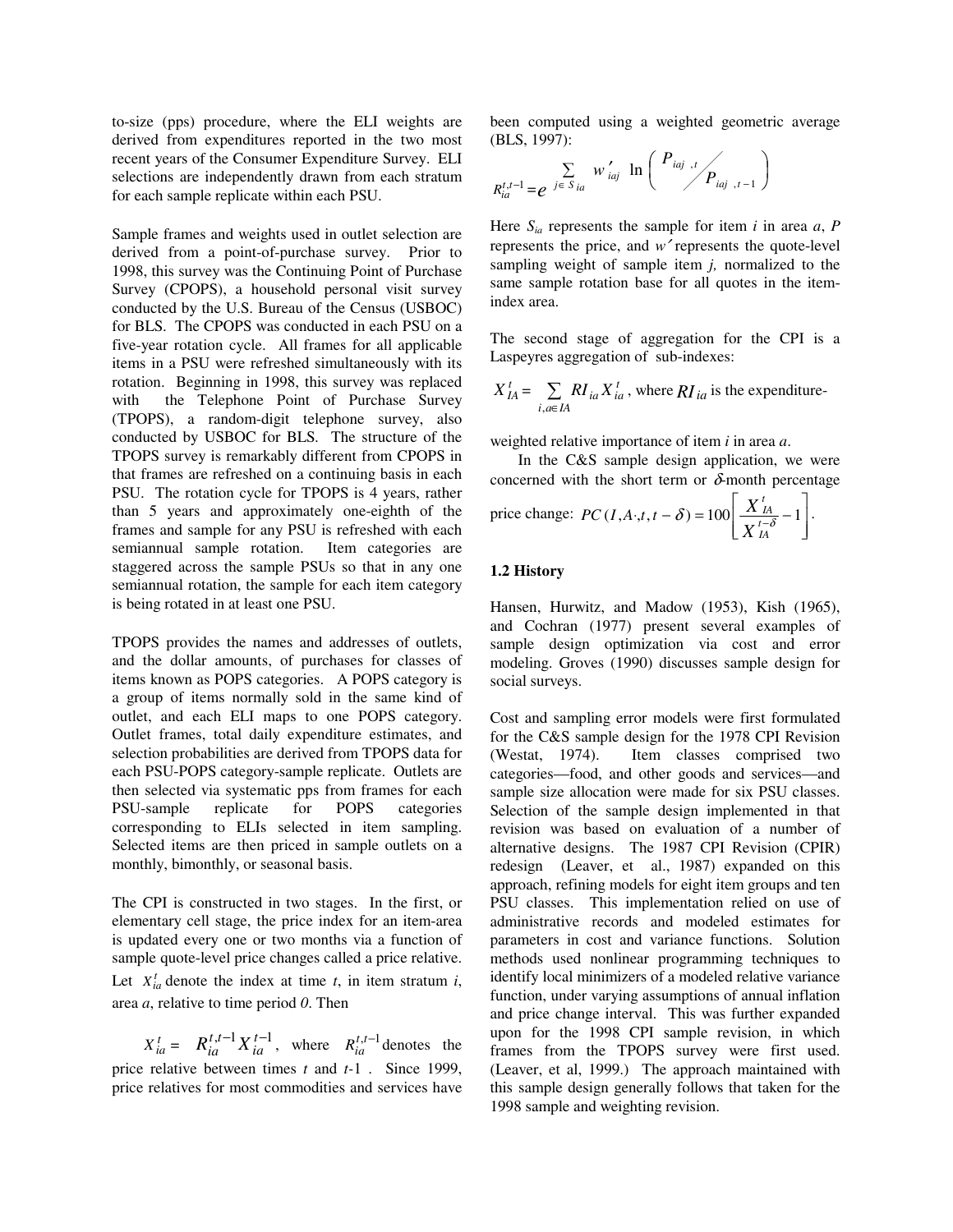#### **2. The Design Problem**

The primary objective of the C&S sample allocation process is to determine values for all sample design variables which will minimize the sampling variance of price change for the C&S component of the CPI. Sample design variables for this problem are the number of ELIs to select in each item stratum and the number of outlets to select per POPS category-replicate panel in each sample PSU. Though only one-eighth of the item and outlet sample is reselected in any semiannual rotation, we resolve the entire allocation each time. In this process, the number of PSUs, the number of replicate panels per PSU, and the item stratification are treated as previously determined and thus design constraints (Williams et al., 1993; Lane, 1996; Williams, 1996.) Item stratification is based on similarity of price movement, price change variability, and historic publication requirements (Lane 1996.) Similarly, the geographic sample designs for the 1998 revision and its planned successor were based on known publication requirements and knowledge of variability of price change among urban population centers. Cost and variance models provided herein assisted in determining the optimal mix between selfand non-self representing cities in the most recent area redesign (Johnson, 2003.)

To render the problem tractable to nonlinear programming solvers available, we made some simplifying assumptions. Item strata were divided into thirteen item groups: four subgroups for food at home, food away from home and alcoholic beverages, household furnishings and operations, fuels and utilities, apparel, transportation less motor fuel, motor fuel, medical care, education and communications, and the combined group of recreation and other commodities and services. PSUs were divided into 15 groups according to size and number of replicate panels. It was assumed that the same outlet sample sizes and item sample selection sizes would apply to all PSUs within the same group. This reduced the firstlevel allocation problem to one of determining the values of the design variables: (a) the number of ELI selections per item group-replicate panel within each PSU group, denoted by { $K_{ij}$ , *i*=1,...,13, *j* =1,...,15}, and (b) the designated number of outlet selections per item group-POPS category-replicate within each PSU group, denoted by { $M_{ij}$ ,  $i=1,...,13, j =1,...,15$ }, which would minimize a modeled price change sampling variance, subject to additional allocation and cost constraints.

The variance of price change for all C&S items was modeled as a function of the design variables, as were total annual data collection costs. Nonlinear programming methods were then used to determine optimal values for the design values under various cost, variance, and sample share constraints.

#### **3. The Sampling Variance Function**

For the purposes of the allocation problem, we write the All U.S. City Average C&S price change estimator

as 
$$
PC(\cdot, \cdot, t, t - \delta) = \sum_{i} \sum_{k} RI_{i,k} PC(i,k,t,t - \delta)
$$
, where

 $PC(i, k, t, t - \delta)$  is the estimated price change from time  $t-\delta$  to  $t$  for item group  $i$  and index area  $k$ , and  $RI_{i,k}$  is the population-expenditure-weighted relative

importance of item group *i* in index area *k.* Deriving a component form of the variance of this price change estimator, accounting for the stages of sampling described above, would be extremely difficult. Rather than this direct route, we have taken a more indirect, modeling approach described below. Four sources of variation were modeled: PSU selection, item selection, outlet selection, and other sources, such as sampling within the outlet.

The variance function for the CPI revision was modeled for index areas. The variance model assumes that the total variance of price change for item group *i*  within index area *k* can be expressed as a sum of four components:

$$
\sigma_{i,k}^2 = \sigma_{psu,i,k}^2 + \sigma_{eli,i,k}^2 + \sigma_{outlet,i,k}^2 + \sigma_{error,i,k}^2
$$
  
where

| $\sigma_{i,k}^2$                    | is the total variance of price change for |  |  |  |  |  |  |
|-------------------------------------|-------------------------------------------|--|--|--|--|--|--|
|                                     | item group $i$ in index area $k$ ,        |  |  |  |  |  |  |
| $\sigma^2_{psu,i,k}$                | is the component of variance due to       |  |  |  |  |  |  |
|                                     | sampling PSU's in non-self-               |  |  |  |  |  |  |
|                                     | representing areas, 0 for self-           |  |  |  |  |  |  |
|                                     | representing areas,                       |  |  |  |  |  |  |
| is the component of variance due to |                                           |  |  |  |  |  |  |
| $\sigma^2_{eli,i,k}$                | sampling of ELIs within item strata,      |  |  |  |  |  |  |
| $\sigma^2_{outlet,i,k}$             | is the component of variance due to       |  |  |  |  |  |  |
|                                     | sampling of outlets, and                  |  |  |  |  |  |  |
| $\sigma_{error,i,k}^2$              | is a residual component of variance       |  |  |  |  |  |  |
|                                     | attributable to other aspects of the      |  |  |  |  |  |  |
|                                     | sampling process, including the final     |  |  |  |  |  |  |
|                                     | stage of within-outlet item selection,    |  |  |  |  |  |  |
|                                     | called disaggregation.                    |  |  |  |  |  |  |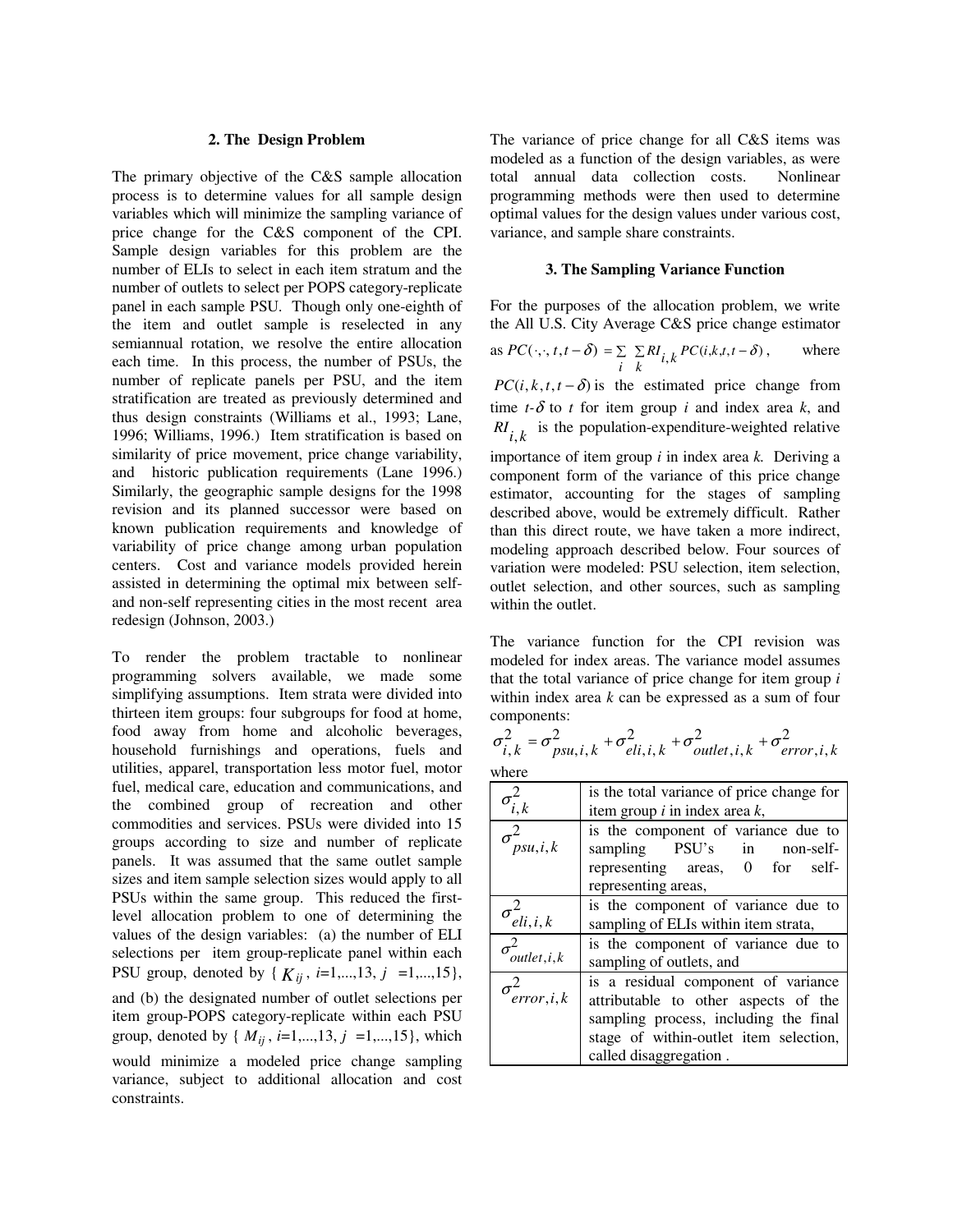We assume that the variance of price change of an individual sampled unit or quote has the same structure:

$$
\sigma_{unit,i,k}^{2} = \sigma_{unit,psu,i,k}^{2} + \sigma_{unit,eli,i,k}^{2}
$$
  
+
$$
\sigma_{unit,outlet,i,k}^{2} + \sigma_{unit,error,i,k}^{2}
$$

where

| unit, i, k         | is the total variance of price<br>change of an individual sampled<br>unit or quote for item $i$ in area $k$ , |  |  |  |  |  |  |  |  |
|--------------------|---------------------------------------------------------------------------------------------------------------|--|--|--|--|--|--|--|--|
| unit, psu, i, k    | is the component of unit variance<br>due to sampling PSU's in non-self-<br>representing areas,                |  |  |  |  |  |  |  |  |
| unit, eli, i, k    | is the component of unit variance<br>due to sampling of ELIs within<br>item strata,                           |  |  |  |  |  |  |  |  |
| unit, outlet, i, k | is the component of unit variance<br>due to sampling of outlets, and                                          |  |  |  |  |  |  |  |  |
| unit, error, i, k  | corresponding<br>residual<br>the<br>1S.<br>component of unit variance.                                        |  |  |  |  |  |  |  |  |

It follows that each component of  $\sigma_{i,k}^2$  can be written in terms of its corresponding unit variance components:  $\sigma_{i,k}^2 = \sigma_{unit,psu,i,k}^2 / N_k + (\sigma_{unit,eli,i,k}^2 / (N_k H_k K_{i,k}))NC_i$ 

$$
+ \sigma^2_{unit,outlet,i,k} \sqrt{N_k H_k M_{i,k}}) + \sigma^2_{unit,error,i,k} \sqrt{N_k H_k K_{i,k} M_{i,k}}
$$

where

| $\mathsf{v}_k$ | is the number of PSU's in index area $k$ ,                                    |
|----------------|-------------------------------------------------------------------------------|
| $N_k$          | is the number of non-self-representing<br>PSU's in the index area,            |
| $H_{\it k}$    | is the number of replicate panels per PSU<br>in the index area,               |
| $M_{i,k}$      | is the number of unique in-scope outlets<br>selected per PSU-replicate        |
| $NC_{.}$       | is the percent of strata in item group $i$<br>which are non-certainty strata. |

Note that the expected number of quotes per PSUreplicate panel-item group is estimated by the product of the designated outlet sample size and the number of item stratum selections,  $M_{ik} \cdot K_{ik}$ .

Thus the sampling variance of price change for the All U.S. City Average C&S index is

$$
\sigma_{TOTAL}^2 = \sum_{k} \sum_{i} RI_{i,k}^2 \sigma_{i,k}^2
$$

## **4. The Cost Function**

The total annual cost of the C&S portion of the CPI includes costs of initiation data collection and processing, personal visit and telephone pricing, and pricing data processing, each of which were developed in terms of outlet and quote related costs. For PSU group *j* and item group *i*, outlet related costs for initiation are:

$$
CI_O(M_{ij}, K_{ij}) = 0.25N_j \cdot H_j \cdot C_{O,i} \cdot (a_{ij}M_{ij}^2 + b_{ij}M_{ij}),
$$
  
where

| $CI_{O}(M_{ij}, K_{ij})$ | is the outlet-related initiation cost<br>for item group $i$ in PSU group $j$ |
|--------------------------|------------------------------------------------------------------------------|
|                          | is the number of PSUs in group $j$ ,                                         |
| $H_i$                    | is the number of replicates per<br>PSU in PSU group j,                       |
| $C_{O,i}$                | is the initiation cost per outlet for<br>item group i,                       |

and  $(a_{ij}M_{ij}^2 + b_{ij}M_{ij})$  is an overlap function used to predict the number of unique sample outlets, accounting for the overlap of elements in the outlet sample within and between item groups for a replicate panel. The number 0.25 accounts for the rotation or reselection of one-fourth of the sample each year.

Quote related initiation costs are:

$$
CI_{Q}(M_{ij}, K_{ij}) = 0.25N_jH_j \cdot SeasI_i \cdot C_{Q,i} \cdot M_{ij} \cdot K_{ij} \cdot NR_i
$$
  
where

| $CI_{O}(M_{ij}, K_{ij})$ | is the quote-related cost of initiation<br>for item group $i$ in PSU group $j$ , |
|--------------------------|----------------------------------------------------------------------------------|
| SeasI <sub>i</sub>       | is a seasonal items initiation factor                                            |
|                          | for item group $I$ ,                                                             |
| $C_{O,i}$                | is the initiation cost per quote for                                             |
|                          | item group $i$ , and                                                             |
| $NR_i$                   | is the outlet initiation response rate                                           |
|                          | for item group $i$ .                                                             |

The costs of ongoing price data collection and processing were also developed in a similar form. Outlet related costs are:

$$
CP_{O}(M_{ij}, K_{ij}) = MB_{ij} \cdot N_j \cdot H_j \cdot NR_i \cdot (a_{ij} M_{ij}^2 + b_{ij} M_{ij})
$$
  
·[( $C_{PV,O,i}$  +  $C_{PV,T,i}$ ) · (1 –  $R_{T,O,i}$ ) +  $C_{T,O,i}$  ·  $R_{T,O,i}$ ]  
where

|              | $CP_o(M_{ij}, K_i)$ is the total outlet-related cost for<br>ongoing pricing,    |
|--------------|---------------------------------------------------------------------------------|
| $C_{PV,0,i}$ | is the cost for a personal visit for<br>pricing per outlet for item group $i$ , |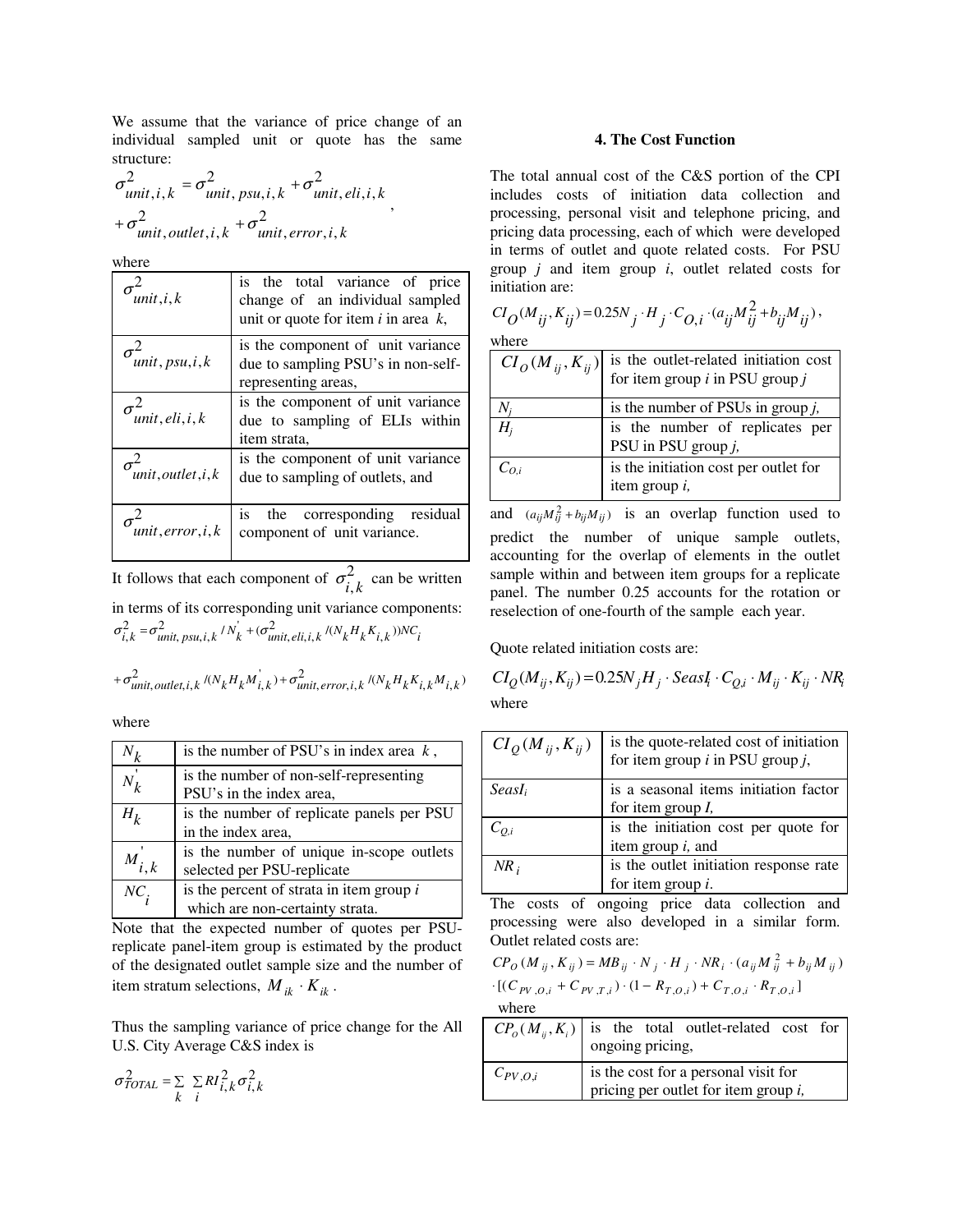| $C_{PV,T,i}$  | is the travel cost for a personal visit     |  |  |  |  |  |  |  |
|---------------|---------------------------------------------|--|--|--|--|--|--|--|
|               |                                             |  |  |  |  |  |  |  |
|               | for pricing per outlet for item group $i$ , |  |  |  |  |  |  |  |
| $R_{T, O, i}$ | is the proportion of outlets priced by      |  |  |  |  |  |  |  |
|               | telephone for item group $i$ ,              |  |  |  |  |  |  |  |
| $C_{T, O, i}$ | is the per outlet cost for telephone        |  |  |  |  |  |  |  |
|               | collection,                                 |  |  |  |  |  |  |  |
| $MB_{ii}$     | is a factor to adjust for the monthly/      |  |  |  |  |  |  |  |
|               | bimonthly mix of outlets and quotes by      |  |  |  |  |  |  |  |
|               | PSU and major product group.                |  |  |  |  |  |  |  |

And quote related costs are:

 $\int$ SeasR<sub>i</sub>  $\cdot$   $[C_{PV,Q,i} \cdot (1 - R_{T,Q,i}) + C_{T,Q,i} \cdot R_{T,Q,i}]$  $CP_Q(M_{ij}, K_i) = MB_{ij} \cdot N_j \cdot H_j \cdot M_{ij} \cdot K_i \cdot NRQ_i$ , where<br>  $SeasR_i \cdot [C_{PVO_i}: (1 - R_{TO_i}) + C_{TO_i} \cdot R_{TO_i}]$ , where

| $CPO(Mij, Kij)$ | is the total quote-related cost for<br>ongoing pricing,                    |
|-----------------|----------------------------------------------------------------------------|
| $C_{PV,Q,i}$    | is the per-quote cost for a personal<br>visit for pricing,                 |
| $R_{T,Q,i}$     | is the proportion of telephone<br>collected quotes for item group $i$ ,    |
| $C_{T, O, i}$   | is the per-quote cost for telephone<br>collection for item group $i$ , and |
| $NRQ_i$         | is the quote level pricing response<br>rate for item group $i$ .           |
| $SeasR_i$       | is a seasonal items ongoing pricing<br>factor for item group <i>i</i> .    |

The total cost function associated with data collection and processing for C&S, summed over all item groups and PSU groups, is then given by:

$$
C_{Total} = \sum_{i,j} [CI_O(M_{ij}, K_i) + CI_Q(M_{ij}, K_i)
$$

$$
+ CP_O(M_{ij}, K_i) + CP_Q(M_{ij}, K_i)]
$$

With this we write the sample design problem as the nonlinear programming problem:

Minimize  $\sigma_{\text{Total}}^2$  ({  $K_i$  }, {  $M_{ij}$  }) subject to:

*CTotal* ≤ *\$5,300,000* 

 $K_{ij} \geq$  *Number of item strata in item group I, PSU group j* 

 $K_{ii} \leq$  *Maximum #r of item hits for item group i,* 

*Mij* ≥ 2 *, i=1,..., 13, j=1,...,15* 

*Average item hits per stratum* ≥ 9

## **5. Model coefficients**

Components of price change variance were computed using weighted restricted maximum likelihood components of variance estimation methods and C&S price micro-data collected and updated periodically (Shoemaker and Johnson, 1999 and Shoemaker, 2001). Though estimates were developed for 6- and 12-month price change for the 13 item groups for each index area, we chose to work with the 6-month estimates for these models, as they appeared to be more stable.

Estimates of components of the cost function were developed using a variety of agency administrative records and the C&S database. Fiscal year data were used to obtain a total cost per outlet to initiate, and then hourly staff utilization data provided by the BLS Office of Field Operations (OFO) and hourly compensation rates from the CPI program office were used to produce a per-hour cost of initiation. Outlet unit costs and quote unit costs of initiation, by item group, were derived by taking these per-outlet and per-hour costs and combining them with data obtained from a data collection time-and-travel study conducted in 1987. Travel costs per quote, by item group, were estimated by using an overall travel cost per outlet and again comparing it to data from the time-and-travel study.

Pricing costs were figured in a similar manner. Distinctions between personal visit and telephone collection of data were made based on total personnel hours cost accounting information from OFO, estimates of hourly compensation rates from the CPI program office, and an analysis conducted within the Price Statistical Methods Division. Outlet initiation survival rates and quote and outlet retention rates for each item group were developed from field initiation records and ongoing pricing records, and are periodically updated with data from the C&S production data base.

To date, developing and maintaining cost accounting estimates for CPI initiation and data collection remain among the more challenging elements of the sample allocation process. Agency cost accounting currently occurs at a higher level than the analysis described herein. OFO record-keeping on staff utilization for data collection exists on separate systems for full- and part-time staff. An interdivisional team is currently being formed within the CPI program to describe and specify system requirements to more readily access current staff utilization records and tie them to detailed computer assisted data collected (CADC) initiation and repricing schedule data. It is envisioned that CADC record-keeping will facilitate updating the time-andtravel estimates still in use.

"Overlap" functions are modeled to project the number of unique outlets realized in sample selection as a function of designated sample size. These are obtained by regressing the number of unique outlets on outlet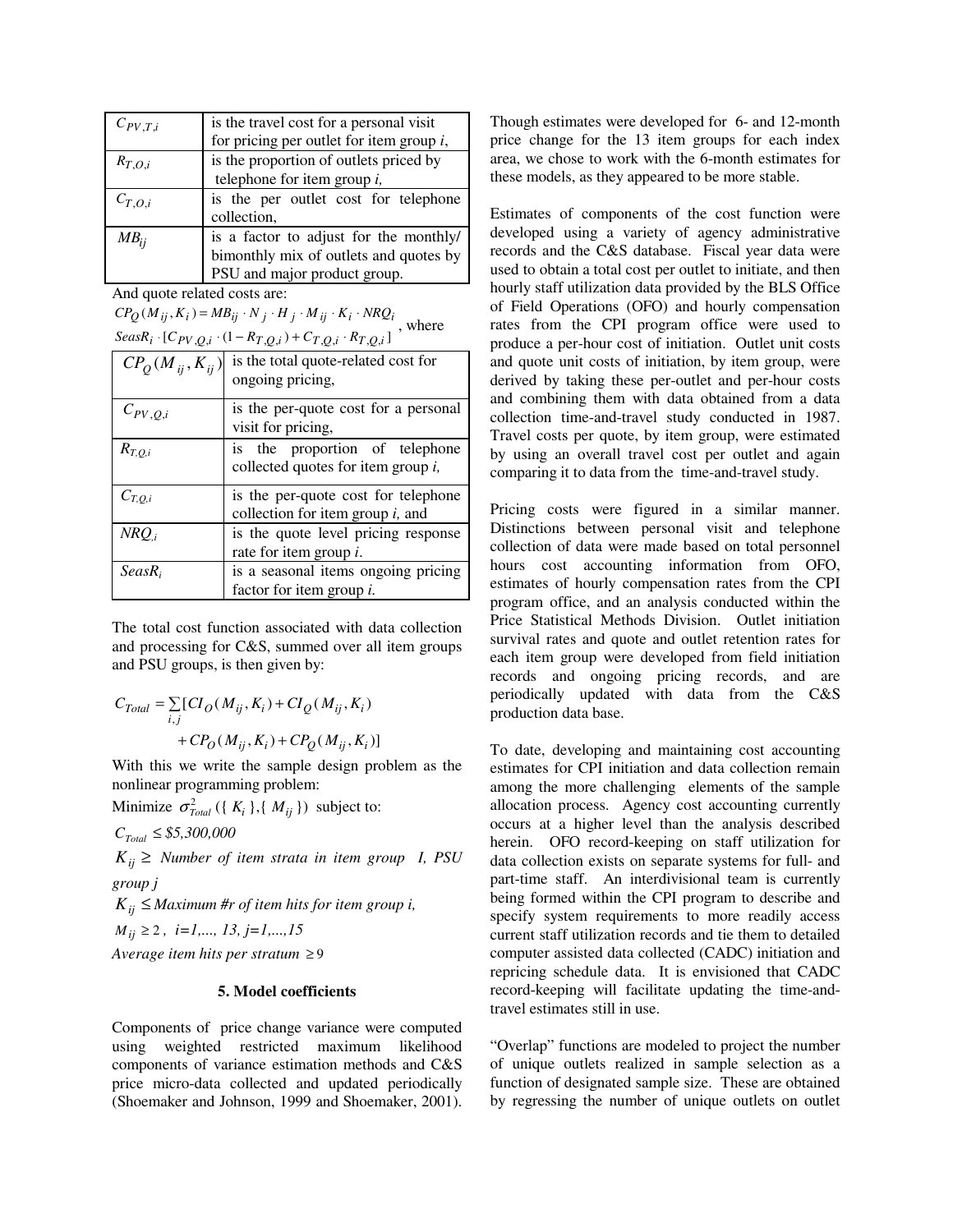sample sizes obtained in simulations of sampling procedures for each PSU and item group, using CPOPS and TPOPS sampling frames for the most recent rotations for each PSU-item group (Johnson et al., 1999). As the introduction of TPOPS frames has been gradual and staggered among PSUs, overlap functions are re-estimated with each semiannual sample rotation, and incorporate information for the most recently collected frames.

An unforeseen consequence of the introduction of the TPOPS in the CPI resulted from the expansion of the number of POPS categories from 140 in CPOPS to 215 in TPOPS, representing over a 50% increase in categories and frames. This effectively introduced a proliferation of unique outlets in real and simulated sample selections due to the fact that outlet sampling is performed independently for each PSU-replicate panel and POPS category. As outlet-related costs—and in particular, travel-related costs—dominate the allocation cost function, first-level allocation solutions tended over time to more rapidly consume sample resources. This resulted in fewer sample outlets per PSU-POPS being allocated, with an attendant shift toward greater numbers of item selections. Over time, the number of designated outlets per PSU-replicate panel has dropped to the minimal allocation in many item-PSU groups and the number of quotes collected per sample outlet has dropped as well.

We are now considering recombining some TPOPS categories, where doing so seems reasonable, in order to increase sample sizes and sampling efficiency in outlets where several ELIs can be priced. The first group of items we have considered is the group comprising the eight fresh fruits and vegetables (FFV) strata. Under the CPOPS structure, these eight itemstrata belonged to one category, but under the new TPOPS structure are assigned to eight separate categories, which, in any given PSU, are rotated at the same time. Analysis of TPOPS frames indicate a reasonable degree of overlap among the frames for these categories, and experiments in allocation simulations with these categories treated as one category indicate a greater level of efficiency in data collection for this set of items. See Table 1.

## **6. Problem Solution**

SAS NLP is used to find a local minimum to the design problem. For each semiannual rotation, a solution is found using components of variance estimates for 6 month price change. For each item group, the number of item selections is bounded below by the number of strata in the item group and above by a ceiling of 133% of the item group's pre-1998 revision item-stratum hits allocation. Additional constraints include a minimum average per-stratum sample size of 9, designated to avoid small sample bias.

Item hits are then distributed among item strata within each item group, initially using a Neymann allocation within major group, which takes into account stratumlevel price change variances and expenditure relative importances. Then these allocations are adjusted, with consideration given to differences in response rates among the item strata within each item group, as well as to special problems identified by commodity analysts and field staff.

Outlet hits are initially uniformly allocated to each POPS category in each major group in each PSUreplicate panel. Designated outlet sample sizes are then adjusted among the various TPOPS categories within item groups to manage variation in expected response rates and respondent burden. In the case that item hit allocations are trimmed to accommodate respondent cooperation considerations, outlet sample sizes are adjusted upwards. Final item and outlet allocations are then compared with those from the previous rotation to determine a reasonable degree of consistency across time.

Although weighting revisions in the CPI occur every two years, incremental revisions occur in the sample allocation with each semiannual TPOPS rotation.. Table 1 below characterizes the TPOPS rotation sample design for the August 2004 rotation, contrasting it with the design produced for same rotation, but using overlap functions based on the collapsed fresh fruit and vegetables TPOPS frames.

Fresh fruits and vegetables belong to the design item group 3, an item group that exhibits considerable price change volatility and variability. The fine degree of stratification for this group, coupled with its price change variability and the program constraint that two outlets be selected per TPOPS category per PSUsample replicate, drove the sample cost share for this item group to be over 6.5 percent, even though the expenditure share for this group is only 1.72 percent. Collapsing the eight categories produced a design solution with a lower predicted variance, in which sample resources "freed" from FFV were redistributed over the other item groups. The modeled variance for item group 3 increased, due largely to the reduction in unique outlets, but modeled variances for other item groups decreased. The relative quote share for item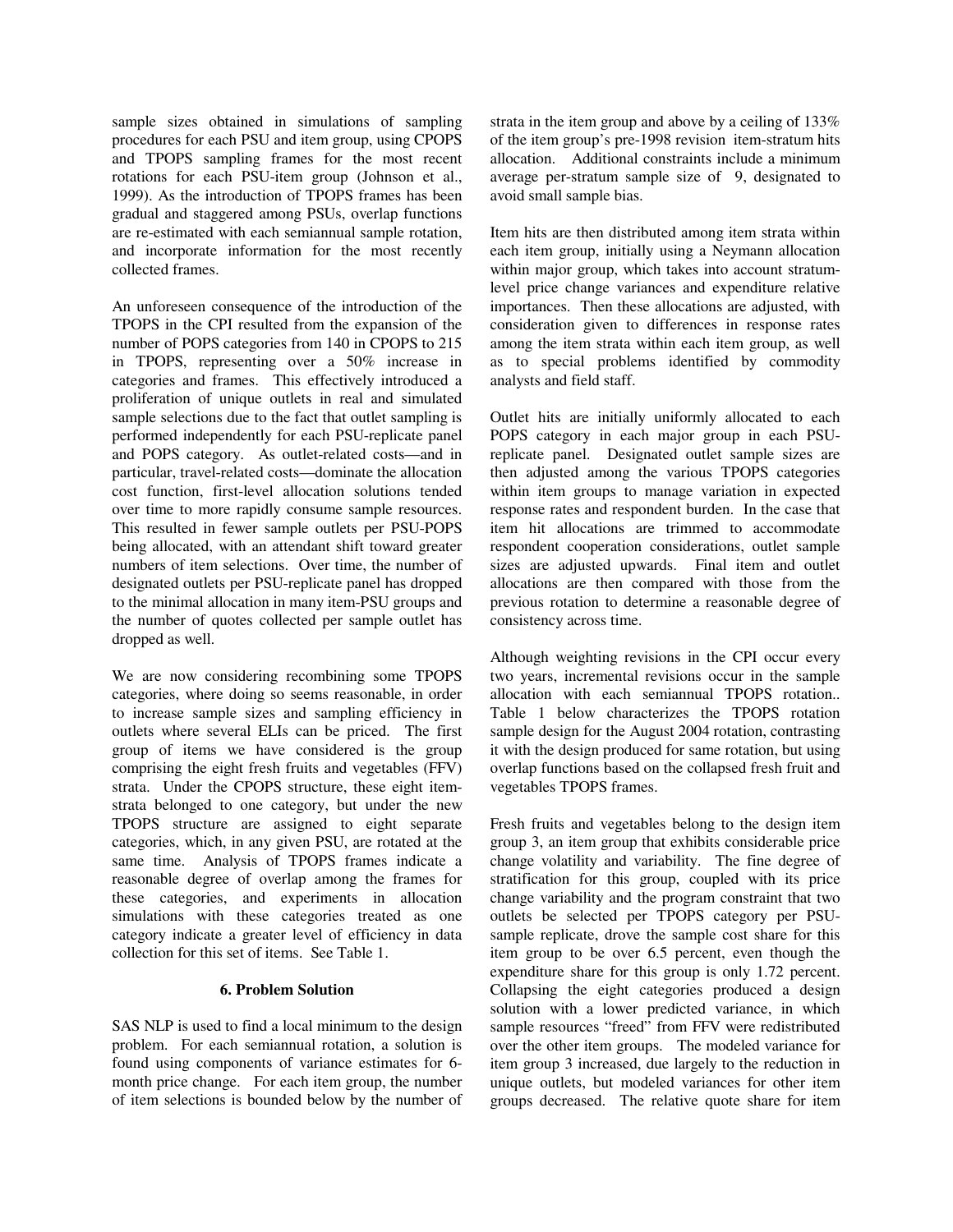group 3 maintained at about the same level, however, as more quotes were allocated for each selected sample outlet. The average number of quotes collected per outlet jumped from 2.2 to 6.3, but because of the drop in the number of unique sample outlets allocated to FFV, the relative sample resource cost share for this group dropped to below 3 percent.

We proceeded to investigate the potential for further sample efficiency gains by collapsing additional TPOPS categories, in particular among food at home and some household furnishings and operations item strata. These results are presented in summary in Table 1 below. Collapsing the FFV categories contributed the greatest boost to sample efficiency, yielding a nearly 6 percent greater sample size, in terms of available quotes, for the same sampling budget. However, collapsing the additional 30 categories into 8 categories provided an additional boost in efficiency, yielding, with FFV, a nearly 20 percent increase in available quotes.

## **7. Conclusions**

Cost-variance modeling has proven useful in allocating the C&S sample for the CPI, which by nature of its size and program and publication requirements, demands strategies to handle the constraints so imposed. Our most significant program constraints include the high degree of stratification with which we must deal, both in our item structure and outlet category structure and programmatic difficulty in accessing management information data to develop and validate our cost functions. Directions for further inquiry include further revision of TPOPS category definitions to improve sample efficiency, revision of item groupings for design purposes, and adaptation of our current available management information devices to meet our data needs.

## **8. Acknowledgments**

The authors would like to thank Alan Dorfman, Kirk Hagemeier, and William Johnson for their careful reading of earlier drafts of this paper and for their helpful comments. The authors also would like to thank William Johnson and Robert Eddy for their support on this project.

#### **References**

Bureau of Labor Statistics (2003), *BLS Handbook of Methods*, Washington. DC, http://www.bls.gov/opub/hom/home.htm

- Cochran, W. G. (1977). *Sampling Techniques,* Wiley, New York.
- Groves, Robert (1990) *Cost and Error Modeling in Social Science Surveys*, Wiley, New York.
- Hansen, Morris G., Hurwitz, William N., and Madow, William G. (1953) *Sample Survey Methods and Theory*, Wiley, New York.
- Johnson, William H., Leaver, S.G., and Benson, T.S. (1999) "Modeling the Realized Outlet Sample for the Commodities and Services Component of the U.S. Consumer Price Index," *Proceedings of the Section on Government Statistics, American Statistical Association,* pp 304-308.
- Kish, Leslie (1965) *Survey Sampling*, Wiley, New York.
- Lane, Walter (1996) "Changing the CPI Item Structure," U.S. Bureau of Labor Statistics http://www.stats.bls.gov/mlr/cpiwl001.htm
- Leaver, S., Weber, W., Cohen, M., and Archer, K. (1987) "Item-Outlet Sample Redesign for the 1987 U.S. Consumer Price Index Revision," *Proceedings of the46th Session, International Statistical Institute.* Tokyo, Vol. 3, pp.173-185.
- Leaver, S.G., Johnson, W. H., Baskin, R., Scarlett, S., and Morse, R. (1996) "Commodities and Services Sample Redesign for the 1998 Consumer Price Index Revision,"*Proceedings of the Section on Survey Research Methods, American Statistical Association*, Vol. I, pp.239-244**.**
- Leaver, S. G., Johnson, W. H., Shoemaker, O. J., and Benson, T. S. (1999) "Sample Redesign for the Introduction of the Telephone Point of Purchase Survey Frames in the Commodities and Services Component of the U.S. Consumer Price Index," *Proceedings of the Section on Government Statistics and Section on Social Statistics*, *American Statistical Association*, pp. 292-297**.**
- Leaver, S. and Valliant, R. (1995) "Chapter 28: Statistical Problems in Estimating the U.S. Consumer Price Index," *Business Survey Methods*, Brenda G. Cox, et al., editors, Wiley, New York.
- Shoemaker, O. J., and Johnson, W. H. (1999) "Estimation of Variance Components for the U.S. Consumer Price Index", *Proceedings of the Section on Government Statistics, American Statistical Association*, pp. 298-303.
- Shoemaker, O. J. (2001) "Estimation of Variance Components for the U.S. Consumer Price Index: A Comparative Study", *Proceedings of the Joint Statistical Meetings, American Statistical Association*.
- Westat, Inc. (1974). "Proposals for and Evaluation of Alternative Designs for Allocation of CPI Pricing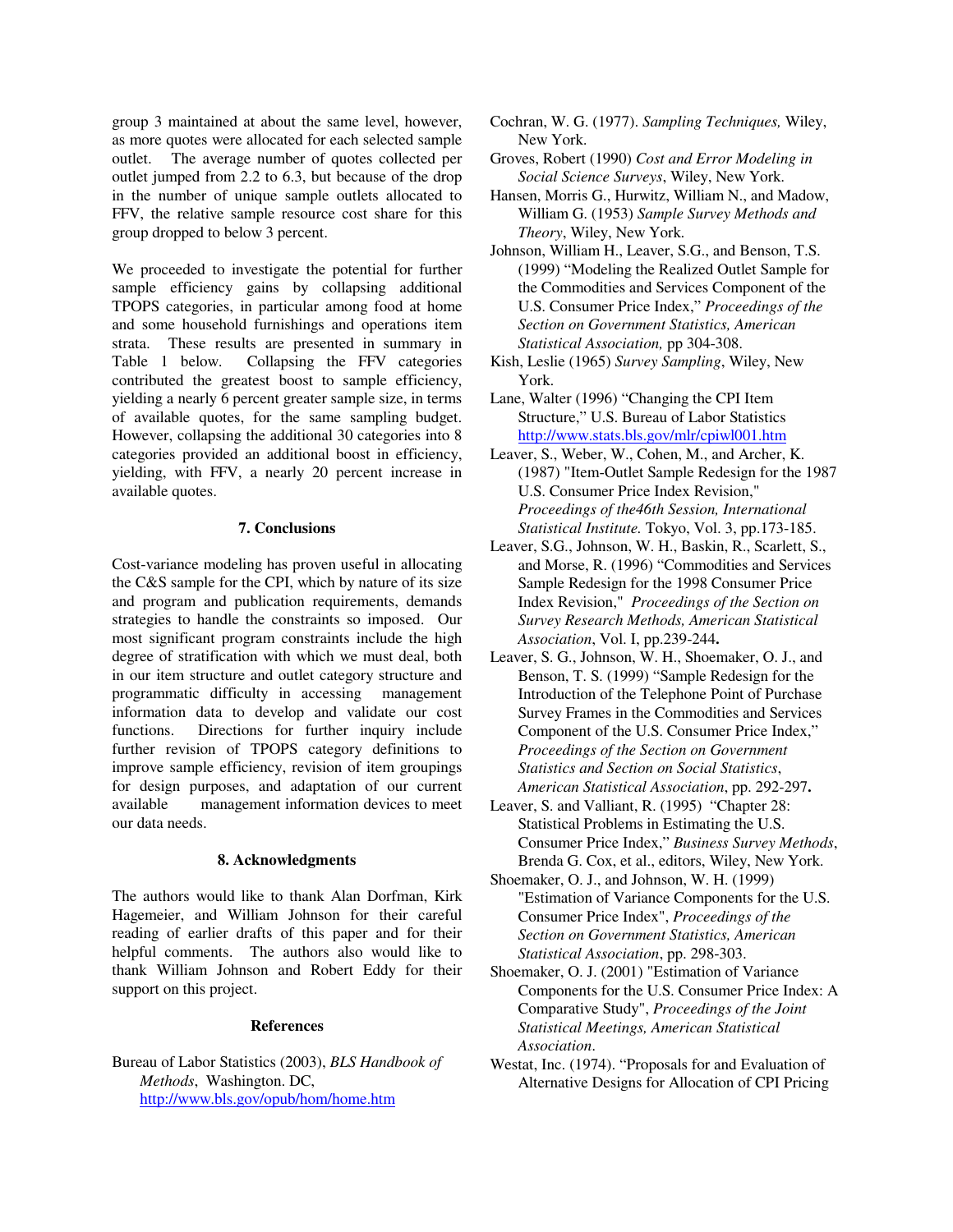Efforts to Items, Outlets, and within Outlets," CPIR-WS-4, Rockville, Maryland.

- Williams, J. L., Brown, E. F., Zion, G. R. (1993), "The Challenge of Redesigning the Consumer Price Index Area Sample," *Proceedings of the Survey Research Methods Section, American Statistical Association* (Vol. 1), pp. 200-205.
- Williams, Janet L. (1996), "The Redesign of the CPI Geographic Sample," U.S. Bureau of Labor **Statistics**

http://www.stats.bls.gov/mlr/cpijw001.htm